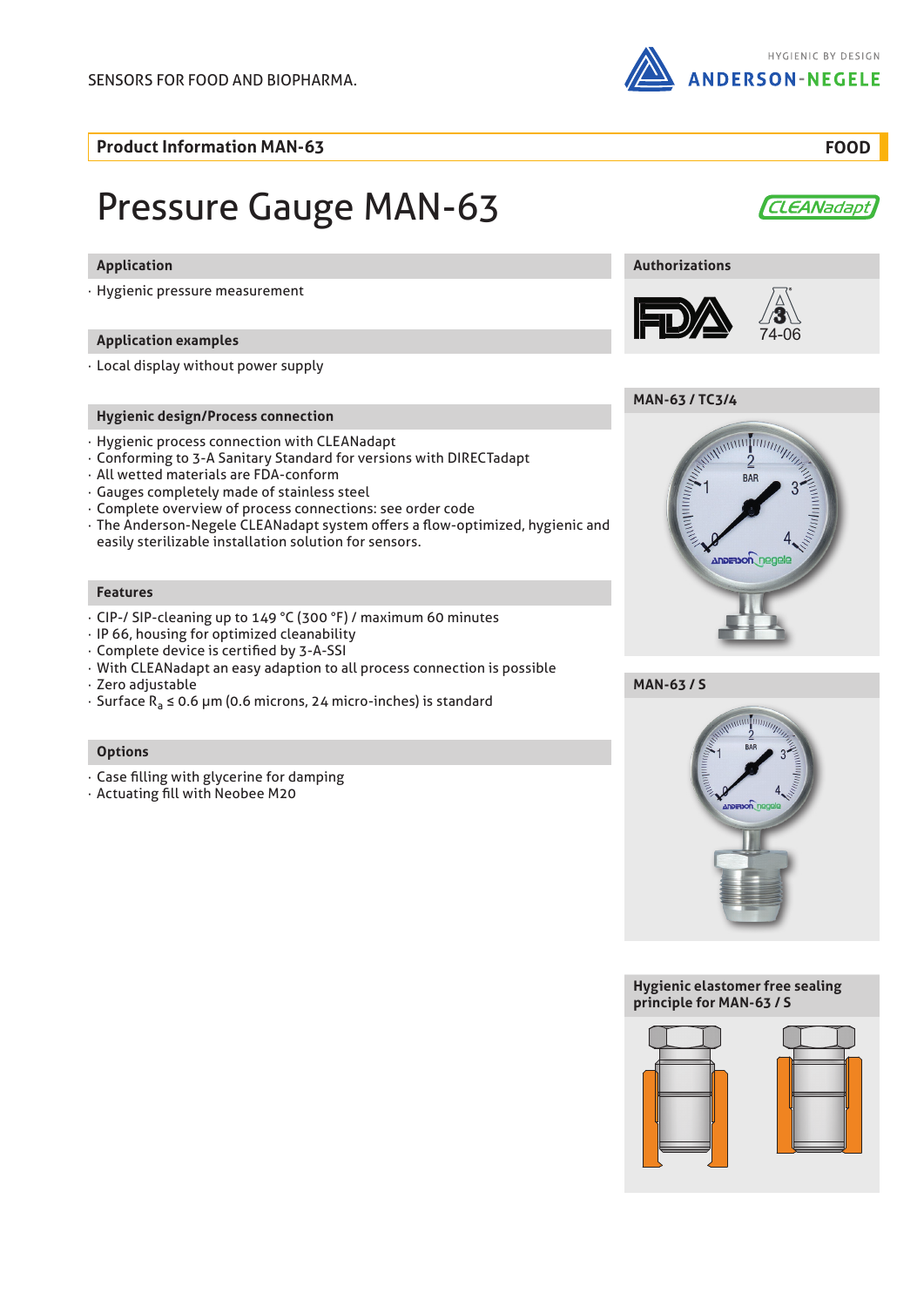| <b>Specification</b>         |                                                                                            |                                                                                                                                                                         |
|------------------------------|--------------------------------------------------------------------------------------------|-------------------------------------------------------------------------------------------------------------------------------------------------------------------------|
| <b>Material</b>              | diaphragm<br>fitting<br>bourdon tube<br>movement<br>case<br>inspection window<br>case fill | 1.4404 (316L)<br>$R_a \le 0.6$ µm (0.6 microns, 24 micro-inches)<br>1.4404 (316L)<br>1.4301 (304)<br>1.4301 (304)<br>1.4301 (304)<br>polycarbonat<br>glycerine (option) |
| <b>Actuating fill</b>        | FDA approval number<br>option                                                              | paraffin oil / medical white oil<br>21 CFR 172.878 and 21 CFR 178.3620(a)<br>Neobee M20                                                                                 |
| <b>Protection class</b>      |                                                                                            | IP 66                                                                                                                                                                   |
| <b>Over-range capability</b> |                                                                                            | minimum 25 % over range                                                                                                                                                 |
| <b>Accuracy</b>              |                                                                                            | ±1.5 % of full scale                                                                                                                                                    |
| <b>Repeatability</b>         |                                                                                            | ±0.5 % of full scale                                                                                                                                                    |
| Linearity                    |                                                                                            | ±0.5 % of full scale                                                                                                                                                    |
| <b>Hysteresis</b>            |                                                                                            | ±0.5 % of full scale                                                                                                                                                    |
| <b>Temperature</b>           | process<br>CIP / SIP<br>ambient                                                            | -3 °C140 °C (25 °F284 °F)<br>149 °C (300 °F) / maximum 60 minutes<br>4 °C49 °C (40 °F120 °F)<br>slower reaction at deep temperatures                                    |
| <b>Stability</b>             | from $1090%$ of range                                                                      | < ±0.01 % / K of full scale in process or ambient<br>temperature                                                                                                        |
| Weight                       |                                                                                            | 140390 g (depending on process connection and filling)                                                                                                                  |

**Overview of deliverable process connections for MAN-63 / S** (adapters must be ordered seperately!) The complete overwiew of all available adapters you will find at product information **CLEANadapt.**

**MAN-63 / S**











| <b>Process</b><br>connection |                 | <b>Build-in system</b><br><b>EHG</b><br>(DIN 11850)<br>series 2) | Negele weld-in<br>sleeve   | <b>Tri-Clamp</b> | <b>Diary flange</b><br>(DIN 11851) | <b>DRD</b><br>(press ring)<br>optional<br>deliverable) |
|------------------------------|-----------------|------------------------------------------------------------------|----------------------------|------------------|------------------------------------|--------------------------------------------------------|
| <b>DN25</b>                  | 1 <sup>''</sup> | $\overline{\phantom{a}}$                                         | EMZ-352                    | AMC-352/DN25     | AMK-352/DN25                       | $\overline{\phantom{a}}$                               |
| <b>DN40</b>                  | $1\frac{1}{2}$  | EHG-DIN2-40/1"                                                   | suitable for               | AMC-352/DN25     | AMK-352/DN40                       | $\overline{\phantom{a}}$                               |
| <b>DN50</b>                  | 2 <sup>11</sup> | EHG-DIN2-50/1"                                                   | installation in<br>vessels | AMC-352/DN50     | AMK-352/DN50                       | AMK-352/DN50                                           |
| <b>DN65</b>                  | 3"              | EHG-DIN2-65/1"                                                   | <b>EMS-352</b>             | AMC-352/DN65     | AMK-352/DN65                       | AMK-352/DN50                                           |
| <b>DN80</b>                  |                 | EHG-DIN2-80/1"                                                   | suitable for               | AMC-352/DN80     | AMK-352/DN80                       | AMK-352/DN50                                           |
| <b>DN100</b>                 |                 | EHG-DIN2-100/1"                                                  | installation in<br>pipes   | AMC-352/DN100    | AMK-352/DN100                      | AMK-352/DN50                                           |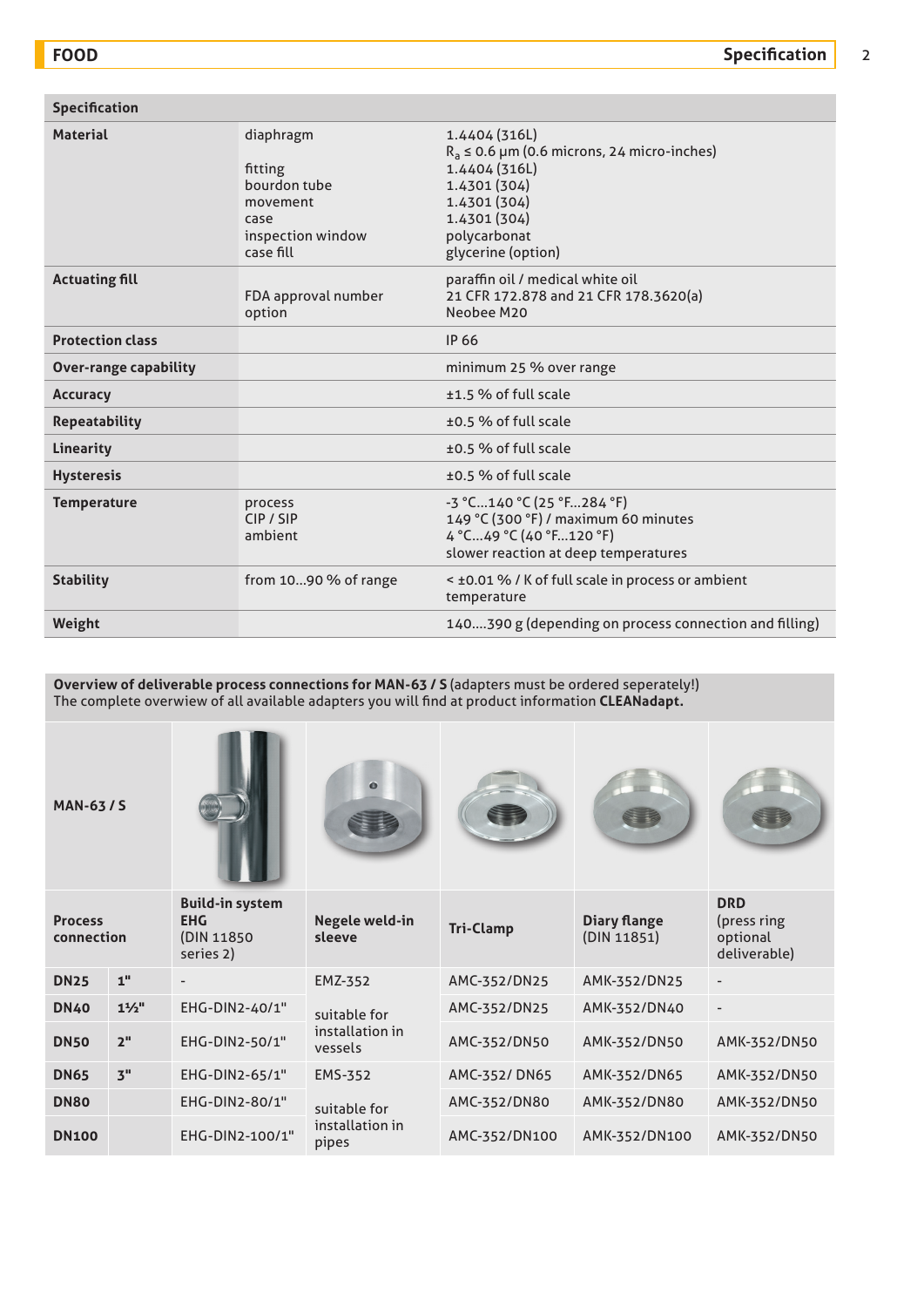# 3 **Dimensional Drawings FOOD**







# **MAN-63 / S connection L (left) / R (right)**



**MAN-63 / TC3/4 connection L (left) / R (right)**

 $L \qquad \qquad \qquad R$